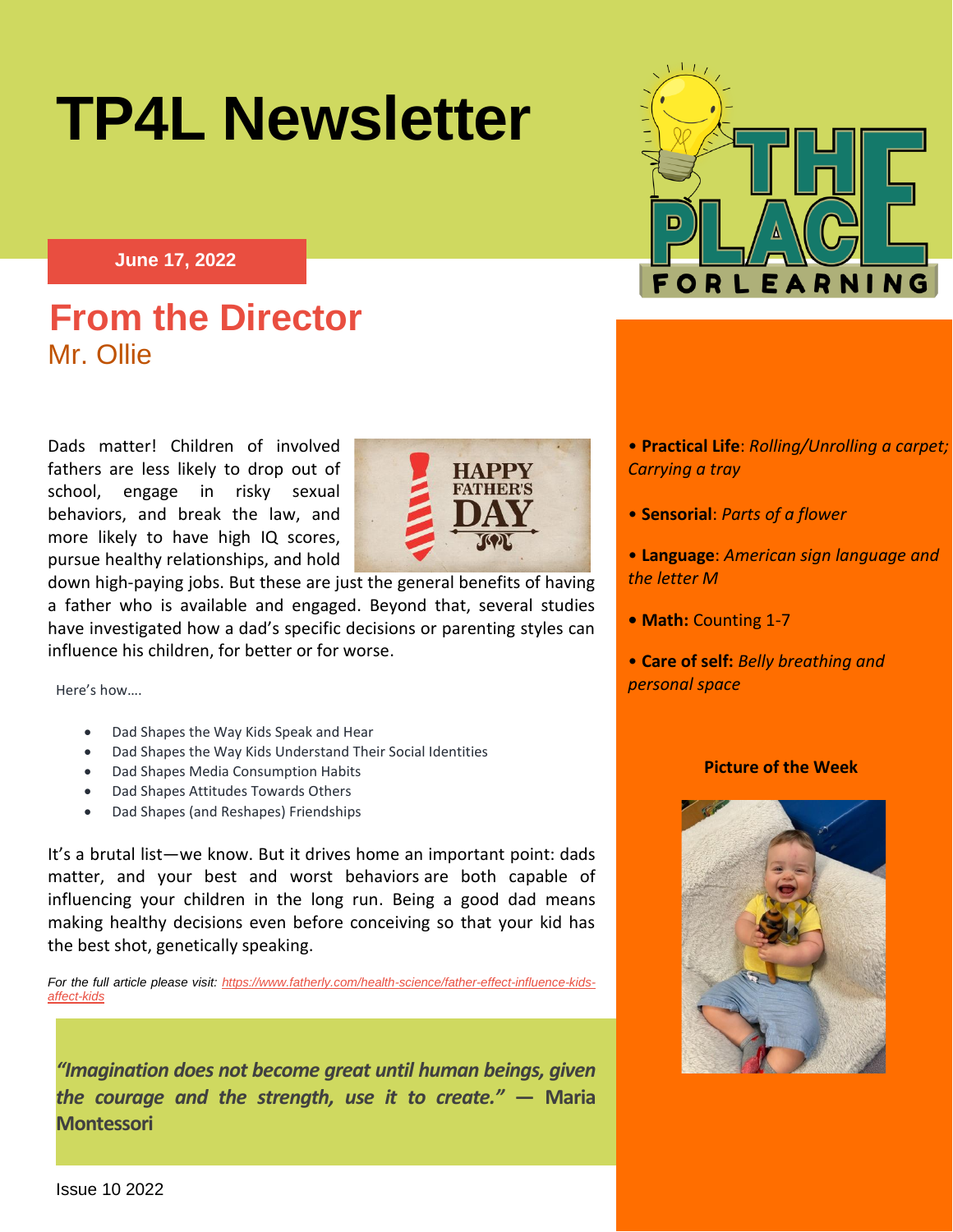### **Ladybugs** Ms. Ivonne – Head Teacher

This week, the classroom focused on parts of a flower, the letter M, number 7 and blue.

This week the weather permitted us to conduct much of our learning outdoors. The children learned about what a steam is and how it helps flowers get water and sun. The used their magnifying glasses to look at parts of a flower, colored flowers and we extended our talks about the lima been seed that has grown into a leafy stem.





Children are learning how to introduce themselves each morning, saying, "Good morning, "My name is X." Your child is also learning how to share their respective ages and dates of birth. During our morning and afternoon meetings, we count in English and Spanish, and learn how to say our focus letter and color in Spanish and sign language as well as English. The children continue practicing their belly breathing.



Your children spent some time learning about rules of conduct: please do not touch each other's bodies, pinch each other's cheeks or pile on top of each other in their favorite nook, the reading house. It is rewarding to see how quickly they are learning how to share and help each other. Some children have brought in apples and bananas that they cut up and then offer to their friends.



It is not easy being a child, but research shows that unless adults create limits and consistently impose those limits, children could grow into school-age youngsters and soon after, teenagers who will not be able to relearn habits formed at the ages of 3 and 4 years.



We are here to help them and to help you too! Please share with Ms. Ivonne whether you are seeing a difference at home.

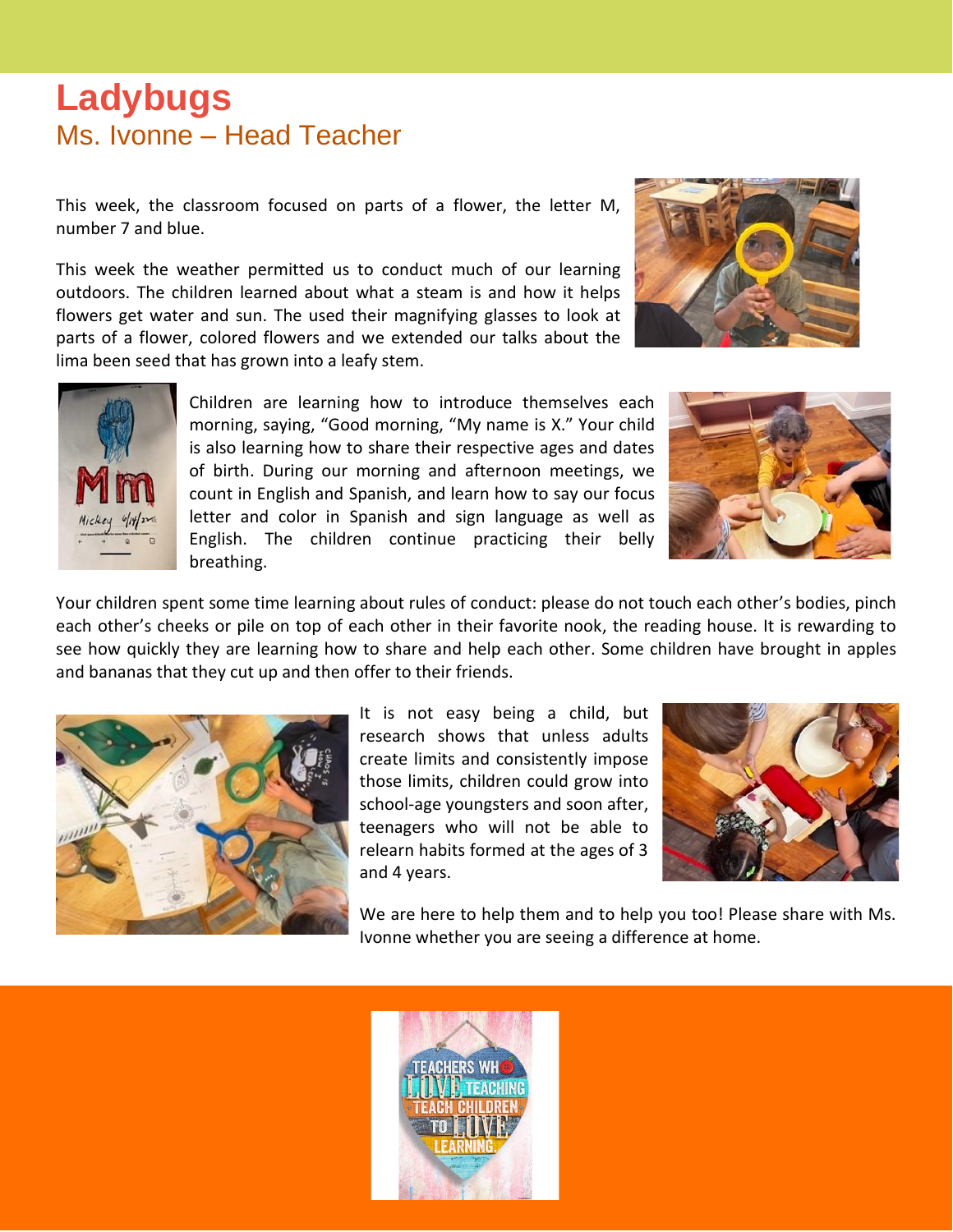## **Dragonfly** *Ms. Geraldine*



This week in the dragonfly classroom, we discussed parts of a flower for our language lesson. We talked about each part of the plant. There are petals on the top. Seeds in the center, A stem, leaves in the middle, and the roots are below the soil.

We introduced the Letter M to the



children and used mirrors to see our reflections. Blue was the sensorial color we covered our table with and stacked all the blue blocks on top. Even our younger children tried to make a tower. We used sign language for the color. For math, 7 was our number. We counted all seven blocks and the petals on the flower. We enjoyed story time and had fun dancing and singing. Have a great weekend.







#### **Have a great week!**